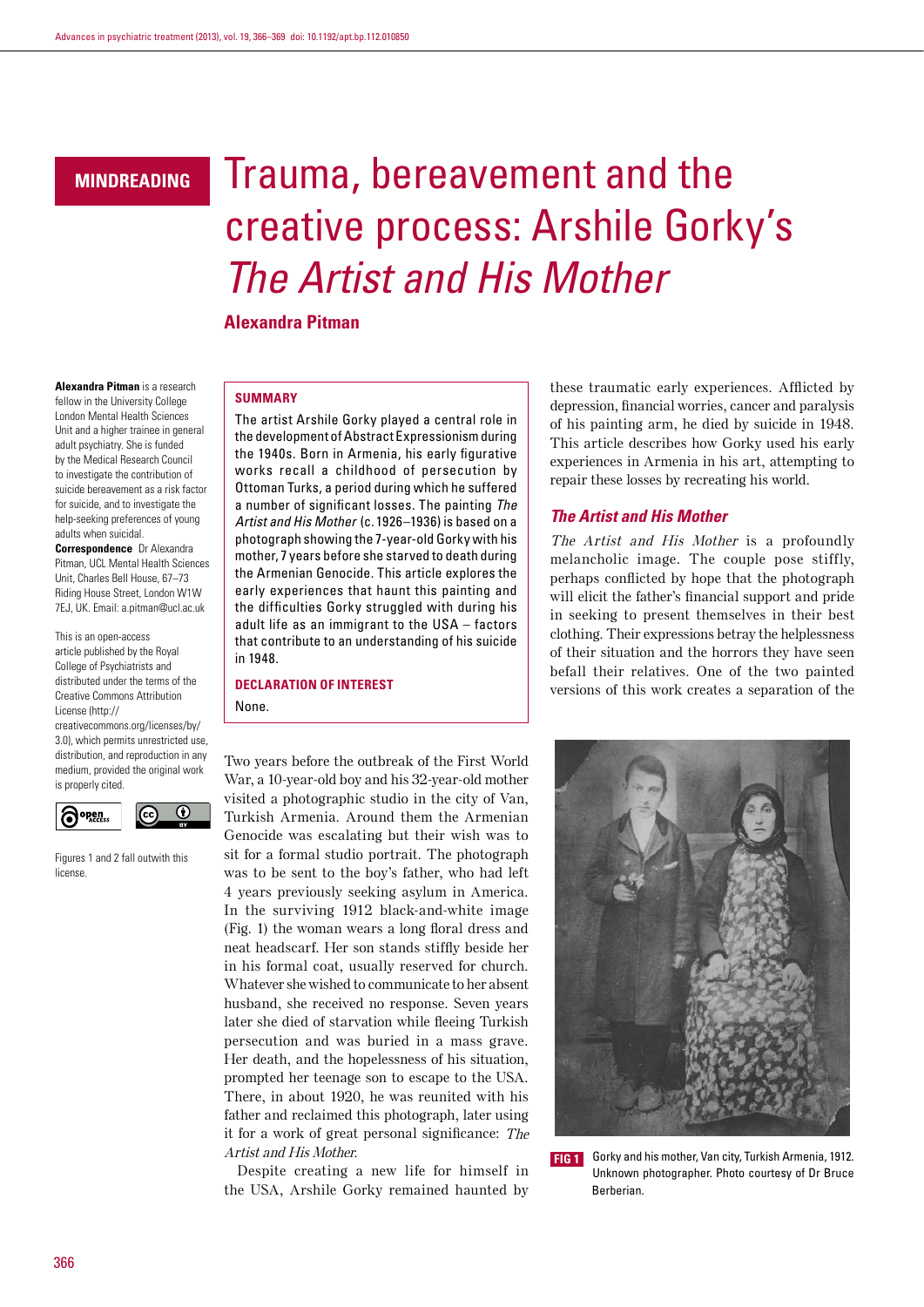figures (Fig. 2), whereas in the other their arms touch, faithful to the original photograph. The great sadness of this masterpiece lies not only in the horrifying social context it provides to the Armenian Genocide, but also its depiction of a lost and idealised mother. From piecing together Gorky's history we understand why this painting is a great work of art: in it he had embodied deep experiences of his own. As the psychoanalyst Hanna Segal explains, 'All artists aim at immortality […] And of all human activities art comes nearest to achieving immortality' (Segal 1952). Through this framework we understand that for Gorky the act of painting this image represents his attempts to recreate a once loved and once whole object.

For over 10 years, Gorky extensively reworked the two versions of this image; a process regarded as an important means of resolving the destruction of his old world (Theriault 2009). Over the course of many charcoal, graphite and ink studies, Gorky refined the identity he wished to construct for himself and for his lost mother, repeatedly sandpapering and repainting her face to a porcelain finish (Anfam 1990). Her sorrowful serenity commemorates a woman who died amidst the family's forced displacement, and serves as an accusation of an absent father who took so little care to keep them in mind. As Gorky's wife commented years later after his death:

'He often said that, if a human being managed to emerge from such a period, it could not be as a whole man and that there was no recovery from the blows and wounds of such a struggle to survive' (Taylor 2009a).

The story told by this image adds vital personal history for a man who was to suffer a series of great hardships over a life that ended at 46.

## **Biography**

Arshile Gorky was born Vosdanig Adoian, probably in 1902, although no birth records survive. His family lived in the village of Khorkum, near Van, in an Armenian province near the border of Ottoman Turkey. As minority Armenians, the family lived under the threat of continued religious persecution by the Turks. His father had managed to escape conscription, a certain death sentence, by emigrating to the USA in 1908, where he joined his firstborn son. Gorky's mother, Sushranig, struggled in his absence, not least due to scant financial support. By 1915 persecution of the Armenians had intensified and the Turks commenced the Siege of Van. Alongside 2500000 others, the family fled on an 8-day march to Russian Armenia, witnessing many of their number die. Weakened over a harsh winter by

malnutrition and inadequate housing, Sushranig died in 1919 at the age of 39 and was buried in a mass grave. She joined an estimated 1500000 Armenians who died in massacres and forced deportations at the hands of Ottoman soldiers over the years of the Armenian Genocide.

The Armenian diaspora saw escaped communities resettling in Russia, the USA, the Middle East and Europe. In 1920 the 19-yearold Gorky and his sister Vartoosh sought exile in America. They rejoined their sisters, now living in a Massachusetts Armenian community, and their father and half-brother, who farmed in Rhode Island. Gorky's relationship with his father foundered after 11 years of separation. Resentment festered over his father's long absence, his failure to provide for the family and to protect their mother from her dreadful fate. It was around this time that Gorky found stashed in his father's drawer the photograph sent over by his mother in 1912. He borrowed it, never to return it. A final rupture with his father in his early 20s reinforced



**fig 2** Arshile Gorky. *The Artist and His Mother* (c.1926–1936). Oil on canvas. 60 x 50¼ inches (152.4 x 127.6 cm). Whitney Museum of American Art, New York; gift of Julien Levy for Maro and Natasha Gorky in memory of their father, 50.17. Photograph by Sheldan C. Collins, courtesy of the Whitney Museum of Art, New York. © 2013 The Arshile Gorky Foundation/DACS, London. The other more ghostly version of this painting is in the collection of the National Gallery of Art, Washington, DC. The other, more ghostly, version of this painting is in the collection of the National Gallery of Art, Washington, DC. The two can be compared on the Arshile Gorky Foundation website at arshilegorkyfoundation. org/image-gallery. Two ink studies, held in a private collection, can also be seen on the Foundation's website, at arshilegorkyfoundation.org/catalogue/collection/privatecollection/ML666.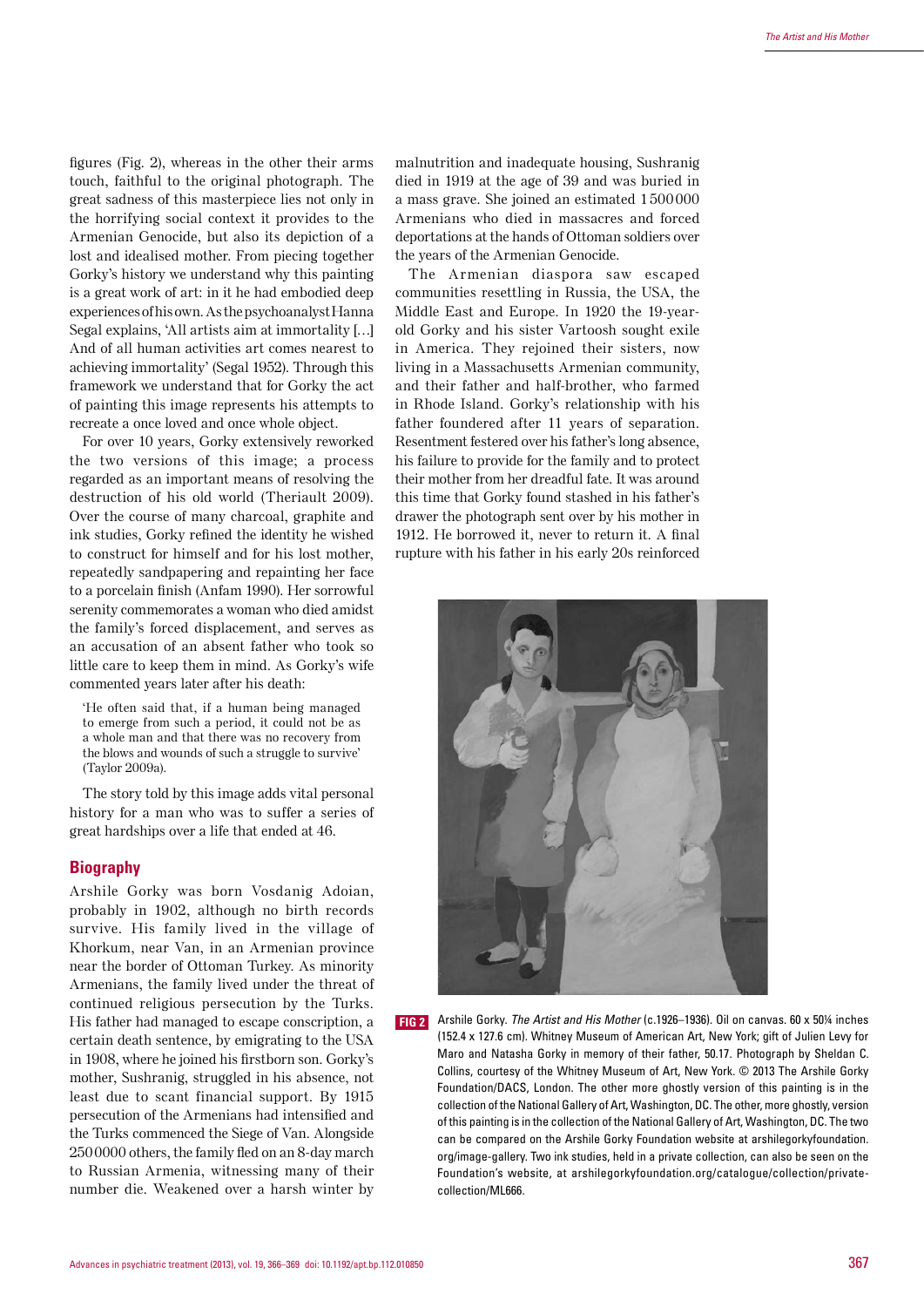a decision to carve out his own identity, distinct from that of the immigrant labourers around him.

Gorky immersed himself in the cultural riches of recent European painting, learning by imitation and using books, museum visits and brief enrolments in art school to apprentice himself to his chosen masters – Cézanne, Picasso and Miró (Taylor 2009b). So strong was their influence on his work that many early paintings were dismissed as pastiche. However, this period was critical for Gorky in finding his own voice among new and alien circumstances. The insecurity of his identity was manifested in the lies he maintained up until his death. Changing his name in 1924 to Arshile Gorky involved a pretence at being nephew to the exiled Soviet poet Maxim Gorky (Spender 2011). Hiding away his experiences of holocaust survival, he also invented a new history for himself: an elite education and Parisian artistic training. Only posthumously did his wife find out that he had lived through genocide, at the same time discovering his real name.

As Gorky's style evolved from the figurative to the abstract, nostalgia for his heritage broke through these European borrowings. He established his place alongside contemporaries such as de Kooning, Guston, Pollock and Rothko – all central characters in the development of Abstract Expressionism (Anfam 1990). Like de Kooning and Rothko, immigrant heritage and outsider status influenced his work. Like Guston and Rothko, he suffered depression; and, as with Pollock and Rothko, he would suffer a violent death.

Gorky's connections to a group of Surrealists, including the Chilean-born artist Roberto Matta and the French writer André Breton, established him at the hub of New York's intellectual life. By 1941 he had achieved artistic recognition with his first solo exhibition. However, the 1930s and 1940s were also troubled by economic insecurity, stormy relationships and depressive episodes. Amidst this he found great happiness with his second wife, the American Agnes Magruder, whom he called Mougouch; an Armenian term of endearment. Their marriage marked a point at which no further work was to be done on the two versions of The Artist and His Mother. A great burden of guilt appeared to have been sublimated.

Limited finances confined the family's living space to Gorky's studio and Mougouch found it hard to keep their two young daughters from disturbing him. Relying on the kindness of friends and family, they were able to spend periods in rural Virginia and Connecticut. There, Gorky's creativity was inspired, melding memories of the Armenian countryside into abstract American landscapes. Just as his financial prospects appeared to be lifting, the mid-1940s marked the start of a series of devastating events. There was the humiliation of a 1945 gallery opening, where delayed invitations meant that Mougouch and Gorky's dealer, Julien Levy, constituted almost the only guests. In 1946 a fire destroyed over 20 recent paintings in his Connecticut studio. The same year, Gorky underwent surgery for rectal cancer and was left with a colostomy bag. In an effort to conceal the indignities he starved himself, bandaging his body tightly to control the noises. Depression, which had affected him before his marriage, returned in 1947 and he started to speak of suicide.

By 1948 family life was significantly strained, with his wife and daughters living under the cloud of his black moods, chronic pain and heavy drinking (Spender 2011). On three occasions Mougouch saw him set off for the woods with a rope, intent on hanging himself, and was forced to send their daughters to intercept him (Spender 2011). At this time Gorky was severely injured in a car crash. His broken neck was set in a brace, paralysing his painting arm and deepening his depression. The children were terrified at the outbursts of violence they witnessed against their mother, who asked Gorky's doctor for help and was advised to seek safety at her mother's house (Spender 2011). Alone at their home, and determined to kill himself to free the family, Gorky ended his life on 21 July 1948.

## **Relevance to psychiatry**

Contemporary psychiatrists may find this work interesting because the figures portrayed in The Artist and His Mother remind us of the enduring impact of childhood trauma. For Gorky this meant that despite his attempts at reparation through art, his early experiences, long-term depressive illness and the series of tragedies he suffered in adulthood eventually proved too much for him to sublimate. More generally, the figures communicate the individual impact of great trauma to a degree that could rarely be tolerated when taking a full personal history. The young boy and his mother remind us that a trauma history represents not merely a sequence of events, but a human narrative in which relationships are ruptured, new fears are engendered, and great personal disappointments undermine the human capacity to withstand psychological assault. In the clinical setting, any patient who describes their experiences of loss or abuse battles pride, disgust, sorrow and disdain in telling their story. However dispassionately